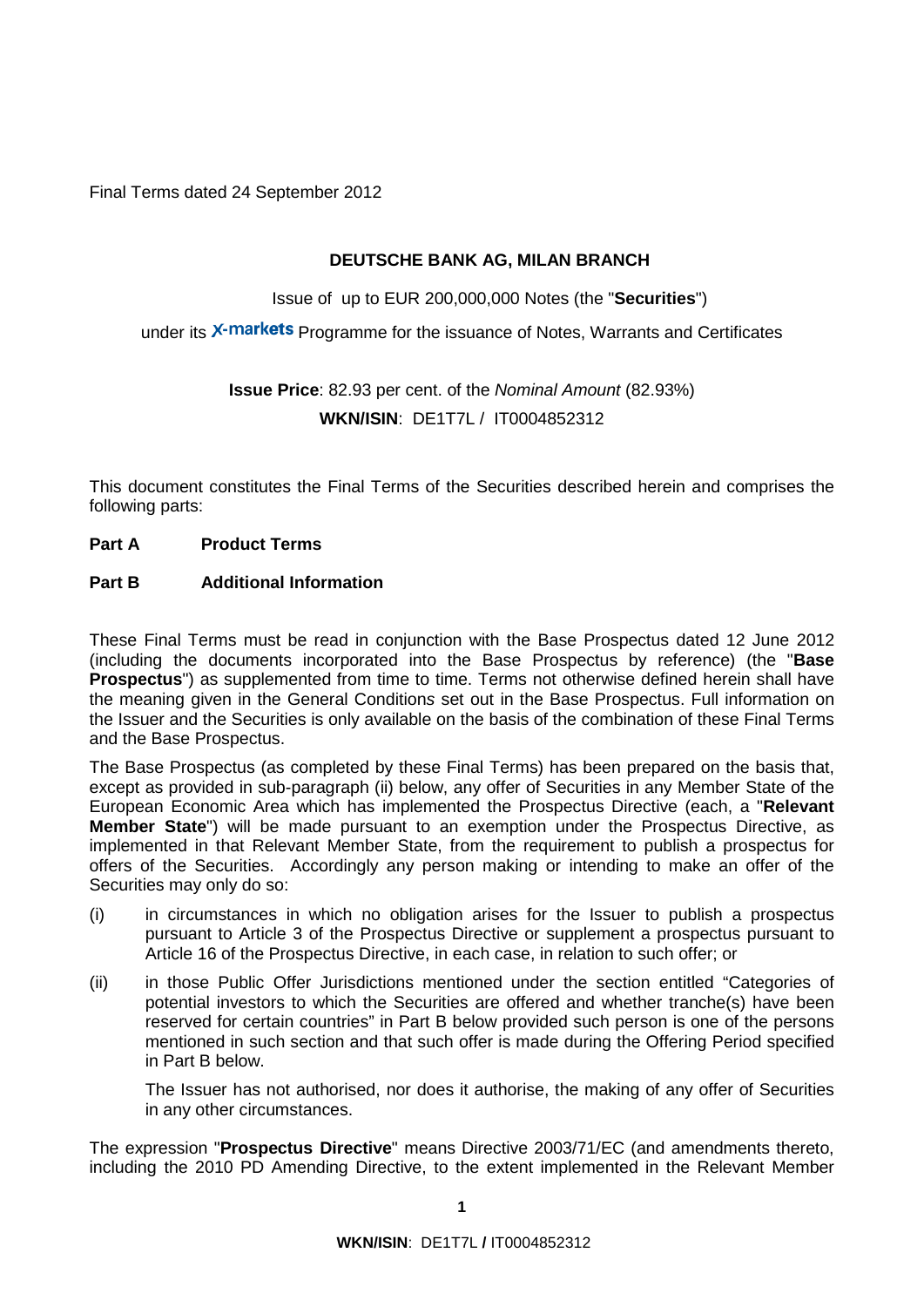State) and includes any relevant implementing measure in the Relevant Member State and the expression "**2010 PD Amending Directive**" means Directive 2010/73/EU.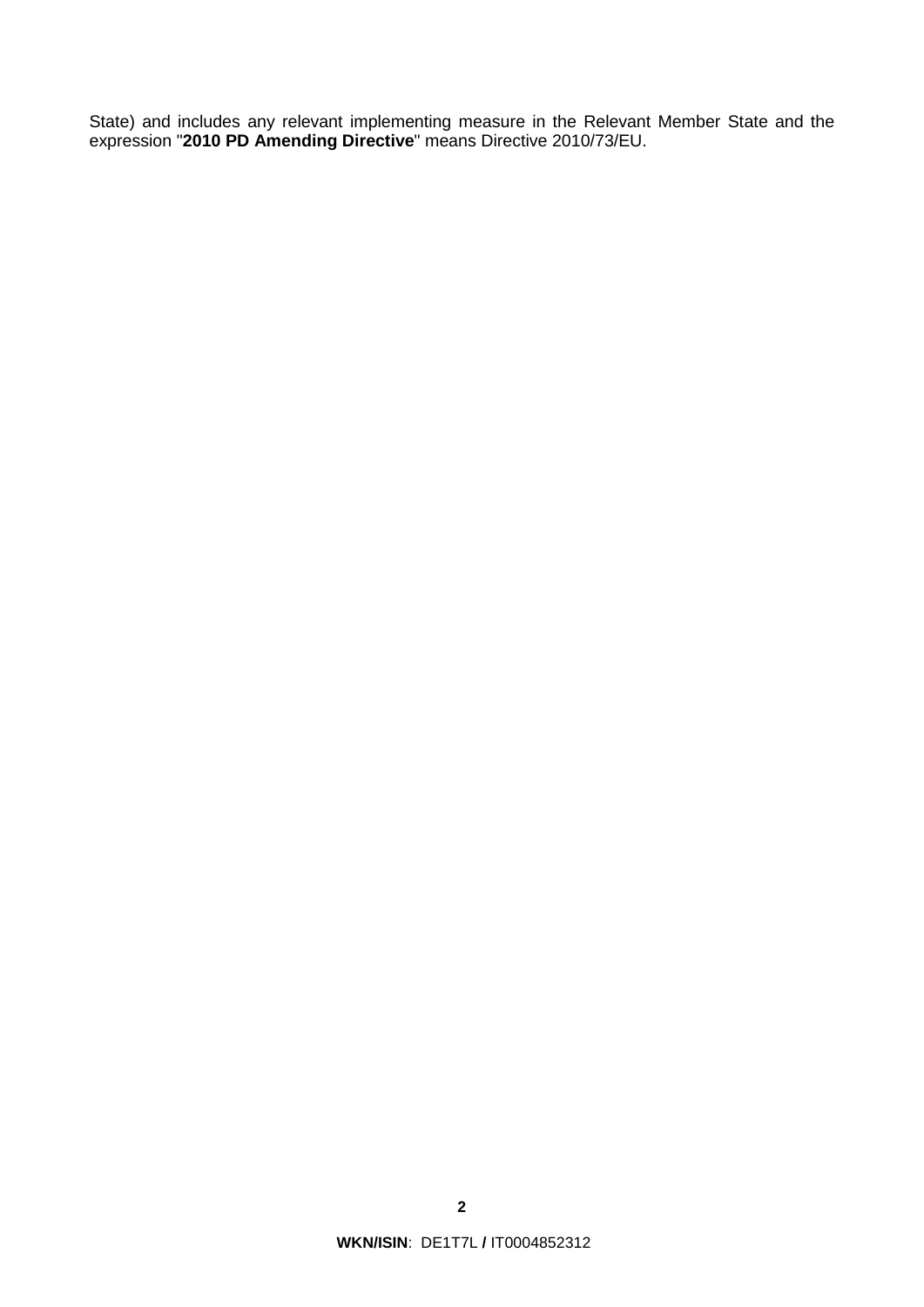## **PART A**

## **PRODUCT TERMS**

The following are the "Product Terms" of the Securities and shall, to the extent inconsistent with the General Conditions set out in Part IV of the Base Prospectus, replace or modify the General Conditions for the purposes of the Securities. In the event of any inconsistency between these Product Terms and the General Conditions, these Product Terms shall prevail for the purposes of the Securities.

| Security type                  | <b>Note</b>                                                                                                                                                                                                          |
|--------------------------------|----------------------------------------------------------------------------------------------------------------------------------------------------------------------------------------------------------------------|
| <b>WKN/ISIN</b>                | DE1T7L / IT0004852312                                                                                                                                                                                                |
| <b>Issuer</b>                  | Deutsche Bank AG, Milan Branch                                                                                                                                                                                       |
| Aggregate Nominal<br>Amount    | Up to EUR 200,000,000 Securities                                                                                                                                                                                     |
| <b>Issue Price</b>             | 82.93 per cent. (82.93%) of the Nominal Amount                                                                                                                                                                       |
| <b>Issue Date</b>              | 13 November 2012                                                                                                                                                                                                     |
| <b>Primary Market End Date</b> | 9 November 2012                                                                                                                                                                                                      |
| <b>Nominal Amount</b>          | EUR 1,000 per Security                                                                                                                                                                                               |
| Settlement                     | <b>Cash Settlement</b>                                                                                                                                                                                               |
| <b>Cash Amount</b>             | In respect of each Security, the Nominal Amount                                                                                                                                                                      |
| <b>Coupon Payment</b>          | Coupon Payment not applicable                                                                                                                                                                                        |
| <b>Settlement Date</b>         | 13 November 2022                                                                                                                                                                                                     |
| <b>Settlement Currency</b>     | Euro ("EUR")                                                                                                                                                                                                         |
| <b>Business Day Locations</b>  | TARGET2, London and Milan                                                                                                                                                                                            |
| <b>Correction Period</b>       | Three Business Days prior to the due date for any payment or<br>delivery under the Securities, the amount of which is determined in<br>whole or in part by reference to such value or price of the Reference<br>Item |
| <b>Form of Securities</b>      | <b>Italian Securities</b>                                                                                                                                                                                            |
| <b>Clearing Agent</b>          | Monte Titoli S.p.A., Via Mantegna, 6 20154 Milan, Italy                                                                                                                                                              |
| Governing Law                  | Italian law                                                                                                                                                                                                          |
| Other provisions               | In respect of the Securities, the General Conditions shall be<br>amended as follows:                                                                                                                                 |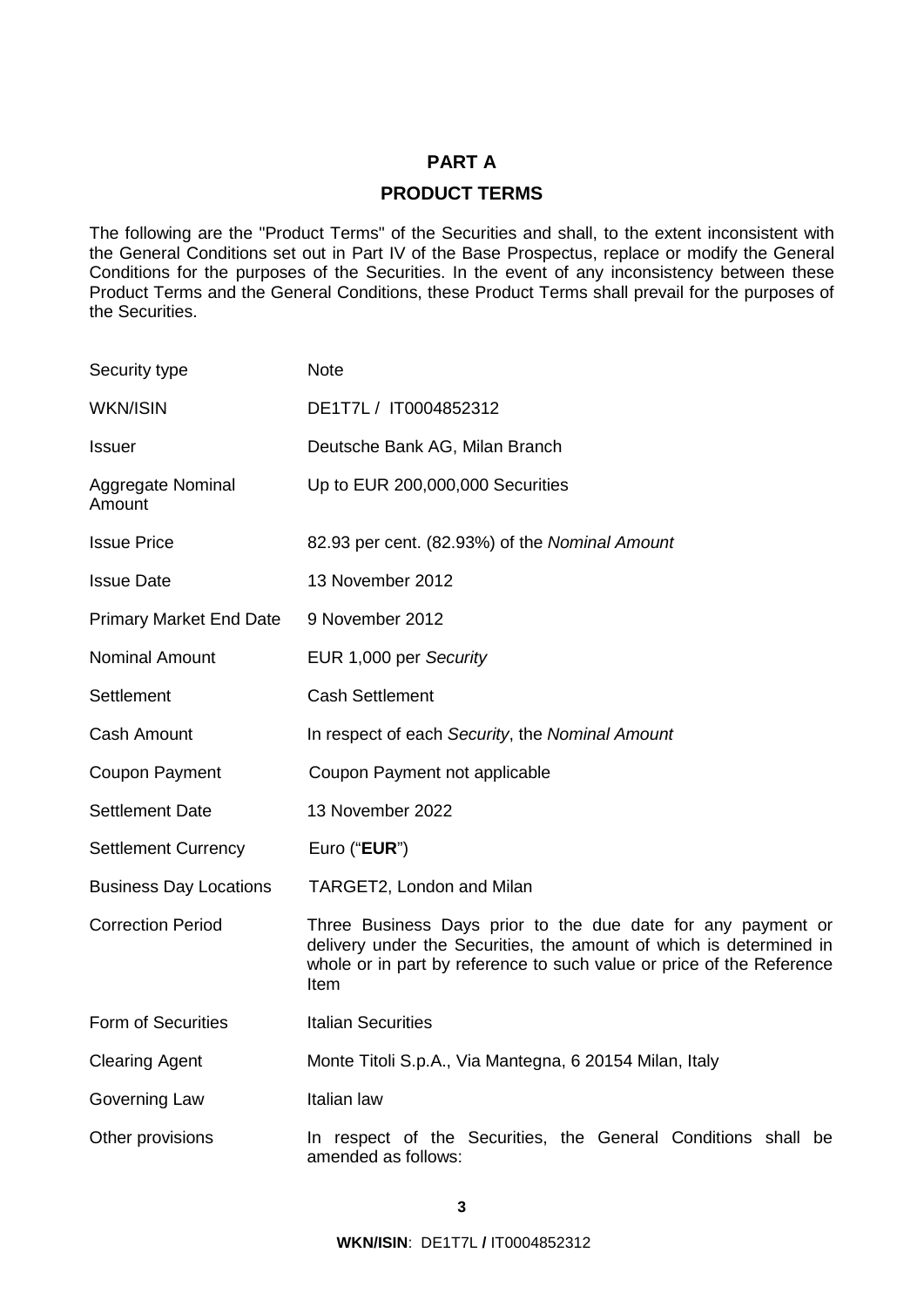## **§ 2 (Exercise and Redemption)**

in §2(5), the words "expenses, including any applicable depository charges, transaction or exercise charges" and the words "issue, registration, securities transfer" shall be deleted from the eleventh to the twelfth lines;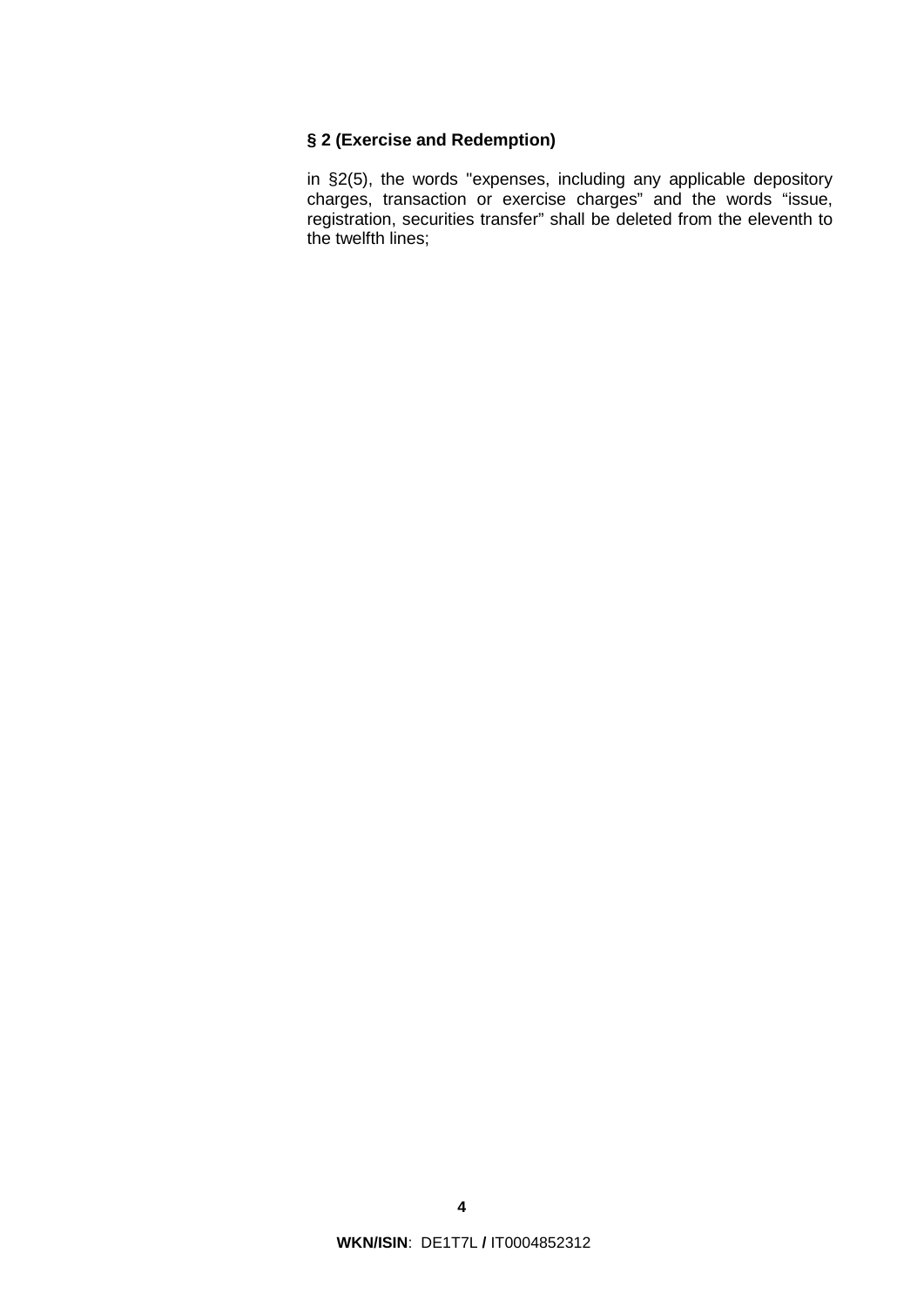#### **PART B**

#### **ADDITIONAL INFORMATION**

#### **LISTING AND TRADING**

Listing and Trading **Application will be made to list and trade the** Listing and Trade the Securities on the Euro TLX market, which is not a regulated market for the purposes of Directive 2004/39/EC.

Estimate of total expenses related to admission to trading

Minimum Trade Size **Coneral State Size Coneral System** One security.

EUR 3,000

#### **OFFERING OF SECURITIES**

Investor minimum subscription amount The minimum allocation per investor will be 1 (one) Security

Investor maximum subscription amount The maximum allocation of Securities will be subject only to availability at the time of application.

> There are no pre-identified allotment criteria. The Distributors (as defined below) will adopt allotment criteria that ensure equal treatment of prospective investors. All of the Securities requested through the Distributors during the Offering Period will be assigned up to the maximum amount of the Offer.

The Offering Period **Applications** to subscribe for the Securities may be made through the Distributor(s) from 24 September 2012 until the "**Primary Market End Date**" which is 9 November 2012 (subject to adjustment) during the hours in which banks are generally open for business in Italy.

> The Issuer reserves the right for any reason to change the number of Securities offered.

> Any such change or any amendment to the Offering Period will be communicated to investors by means of a notice published on the website of the Issuer [\(www.it.x-markets.db.com\).](http://www.it.x-markets.db.com)/)

Cancellation of the Issuance of the Securities The Issuer reserves the right for any reason to cancel the issuance of the Securities.

Any such decision will be communicated to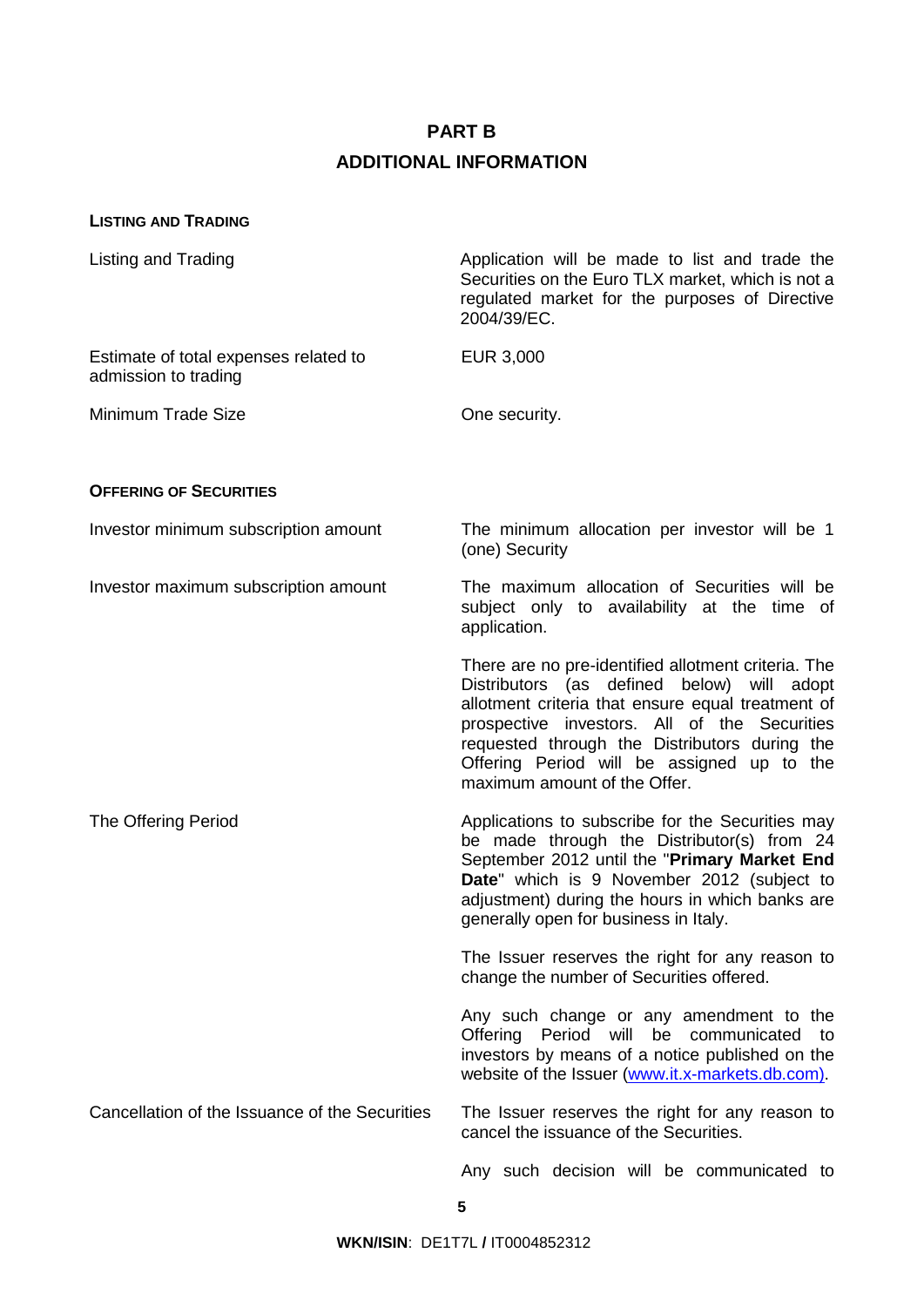investors by means of a notice published on the website of the Issuer [\(www.it.x-markets.db.com\).](http://www.it.x-markets.db.com)/)

For the avoidance of doubt, if any application has been made by a potential investor and the Issuer exercises such a right, each such potential investor shall not be entitled to subscribe or otherwise purchase any Securities.

### Early Closing of the Subscription of the **Securities**

Description of possibility to reduce subscriptions and manner for refunding excess amount paid by applicants:

Details of the method and time limits for paying up and delivering the Securities:

Manner in and date on which results of the offer are to be made public:

Non-exempt Offer / Categories of potential investors to which the Securities are offered The Issuer reserves the right for any reason to close the Offering Period early.

Any such decision will be communicated to investors by means of a notice published on the website of the Issuer [\(www.it.x-markets.db.com\).](http://www.it.x-markets.db.com)/)

Conditions to which the offer is subject: Offers of the Securities are conditional on their issue

Description of the application process: Applications for the Securities can be made in Italy at participating branches of a Distributor.

> Applications will be in accordance with the relevant Distributor's usual procedures, notified to investors by the relevant Distributor.

> Prospective investors will not be required to enter into any contractual arrangements directly with the Issuer relating to the subscription for the Securities.

Not applicable

Investors will be notified by the relevant Distributor of their allocations of Securities and the settlement arrangements in respect thereof. The Securities will be issued on the Issue Date against payment to the Issuer by the relevant Distributor of the net subscription price.

The Issuer will in its sole discretion determine the final amount of Securities to be issued (which will be dependent on the outcome of the offer), up to a limit of EUR 200, 000,000.

The precise number of Securities to be issued will be published on the website of the Luxembourg Stock Exchange [\(www.bourse.lu\)](http://www.bourse.lu)/) in accordance with Article 10 of the Luxembourg Law on the Prospectuses for Securities on or around the Issue Date.

Offers may be made through each Distributor in Italy (the "**Public Offer Jurisdiction**") to any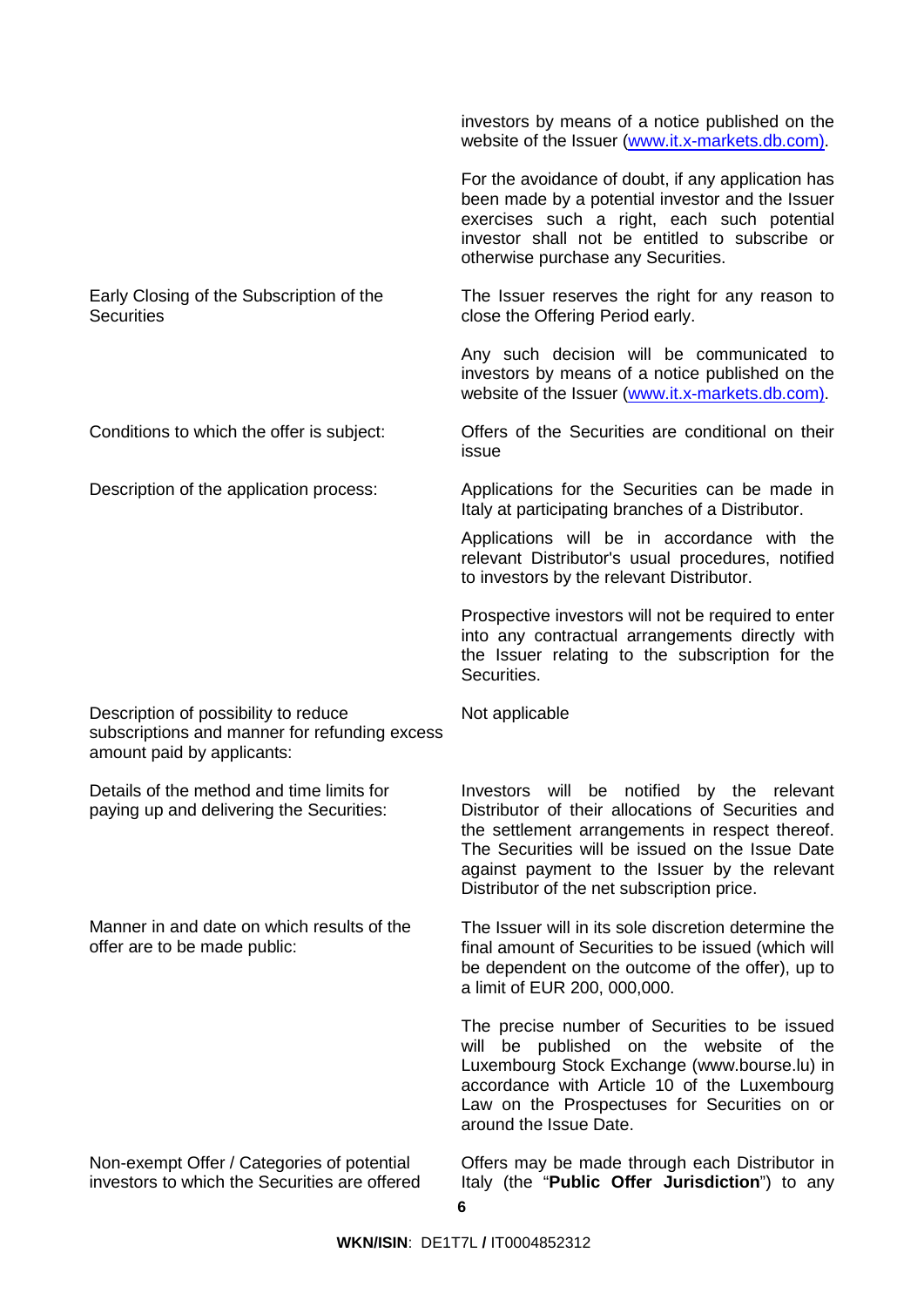and whether tranche(s) have been reserved for certain countries/ Public Offer Jurisdictions: person.

Qualified Investors (*investitori qualificati*, as defined in Article 100 of Legislative Decree No. 58 of 24 February 1998) may be assigned only those Securities remaining after the allocation of all the Securities requested by the public in Italy during the Offering Period.

Offers (if any) in other EEA countries may only be made pursuant to an exemption from the obligation under the Prospectus Directive as implemented in such countries to publish a prospectus.

Any investor not located in Italy should contact its financial adviser for more information, and may only purchase the Securities, remaining after the allocation of all the Securities requested by the public in Italy during the Offering Period, from its financial adviser, bank or financial intermediary

Each investor will be notified by the relevant Distributor of its allocation of Securities after the end of the Offering Period and before the Issue Date.

No dealings in the Securities may take place prior to the Issue Date.

The Issuer is not aware of any expenses and taxes specifically charged to the subscriber or purchaser.

For details of the Issue Price, which includes the commissions payable to the Distributors, see the section above entitled "Issue Price" as well as the section below entitled "Fees".

Deutsche Bank S.p.A. of Piazza del Calendario 3, 20126, Milan, Italy and Finanza e Futuro Banca S.p.A. of Piazza del Calendario 1, 20126 Milan, Italy (the "**Distributor**" and together with any other entities appointed as a distributor in respect of the Securities during the Offering Period, the "**Distributors**").

The Issuer reserves the right to appoint other distributors during the Offering Period, which will be communicated to investors by means of a notice published on the website of the Issuer [\(www.it.x-markets.db.com\).](http://www.it.x-markets.db.com)/)

Deutsche Bank S.p.A. will act as lead manager of the placement syndicate (*Responsabile del* 

Process for notification to applicants of the amount allotted and the indication whether dealing may begin before notification is made:

Amount of any expenses and taxes specifically charged to the subscriber or purchaser:

Name(s) and address(es), to the extent known to the Issuer, of the placers in the various countries where the offer takes place.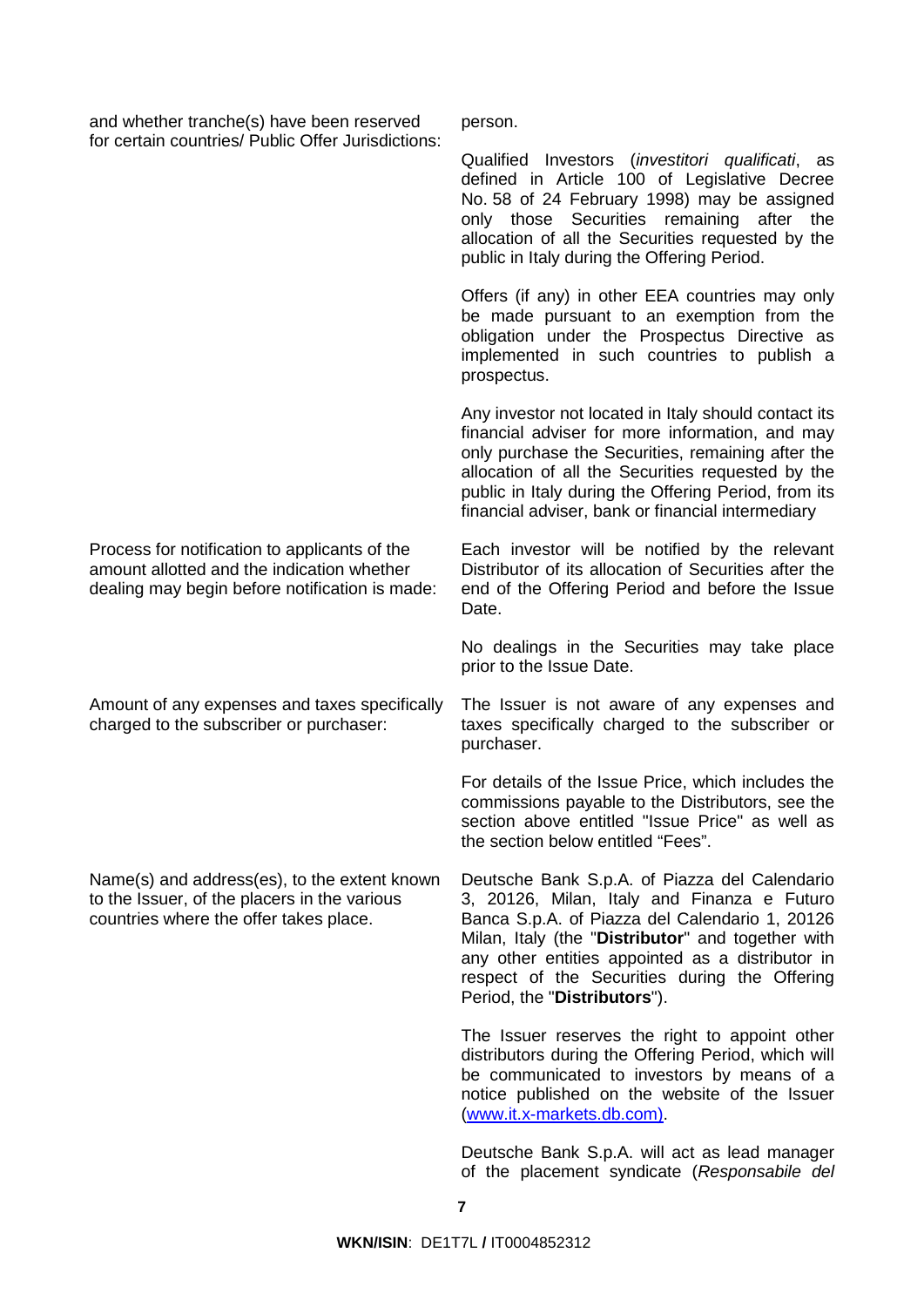|                                                                                   | Collocamento as defined under article 93-bis of<br>the Legislative Decree of 24 February 1998, n.<br>58, as subsequently amended (the "Financial<br>Services Act")) (the "Lead Manager").                                                                                   |
|-----------------------------------------------------------------------------------|-----------------------------------------------------------------------------------------------------------------------------------------------------------------------------------------------------------------------------------------------------------------------------|
| Notification and authorisation:                                                   | The Securities are being offered to the public in<br>Italy pursuant to Articles 17 and 18 of the<br>Prospectus Directive and the implementing<br>provisions in Italy.                                                                                                       |
| <b>FEES</b>                                                                       |                                                                                                                                                                                                                                                                             |
| Fees paid by the Issuer to the Distributor <sup>1</sup>                           |                                                                                                                                                                                                                                                                             |
| <b>Trailer Fee</b>                                                                | Not applicable                                                                                                                                                                                                                                                              |
| <b>Placement Fee</b>                                                              | The Distributor will earn a Placement Fee from<br>the Issuer up to 4.00% of the Nominal Amount of<br>the Securities placed through it.                                                                                                                                      |
|                                                                                   | Further information may be obtained from the<br>Distributor.                                                                                                                                                                                                                |
| <b>SECURITY RATINGS</b>                                                           |                                                                                                                                                                                                                                                                             |
| Rating                                                                            | The Securities have not been rated.                                                                                                                                                                                                                                         |
|                                                                                   | The rating of the Issuer is as set out in the Base<br>Prospectus.                                                                                                                                                                                                           |
| <b>INTERESTS OF NATURAL AND LEGAL PERSONS</b><br><b>INVOLVED IN THE ISSUE</b>     |                                                                                                                                                                                                                                                                             |
| Interests of Natural and Legal Persons<br>involved in the Issue                   | Save for any fees payable as set out under<br>"Fees" above, so far as the Issuer is aware, no<br>person involved in the issue of the Securities has<br>an interest material to the offer                                                                                    |
| <b>REASONS FOR THE OFFER, ESTIMATED NET</b><br><b>PROCEEDS AND TOTAL EXPENSES</b> |                                                                                                                                                                                                                                                                             |
| Reasons for offer                                                                 | The net proceeds from this issue of Securities<br>will be applied by the Issuer for its general<br>corporate purposes. A substantial portion of the<br>proceeds from the issue of certain Securities<br>may be used to hedge market risk with respect to<br>the Securities. |

#### **RESPONSIBILITY**

<span id="page-7-0"></span>

<sup>1</sup> The Issuer may pay placement and trailer fees as sales-related commissions to the relevant distributor(s). Placement fees are one-off payments from the proceeds of the issue; alternatively, the Issuer can grant the relevant distributor(s) an appropriate discount on the issue or offer price (without subscription surcharge). Trailer fees may be paid from any management fee referred to in the Product Terms on a recurring basis based on the Underlying. If Deutsche Bank AG is both the Issuer and the distributor with respect to the sale of its own securities, Deutsche Bank's distributing unit will be credited with the relevant amounts internally. – Further information on prices and price components is included in Part II (Risk Factors) in the Base Prospectus – Section E "Conflicts of Interest" under items 5 and 6.